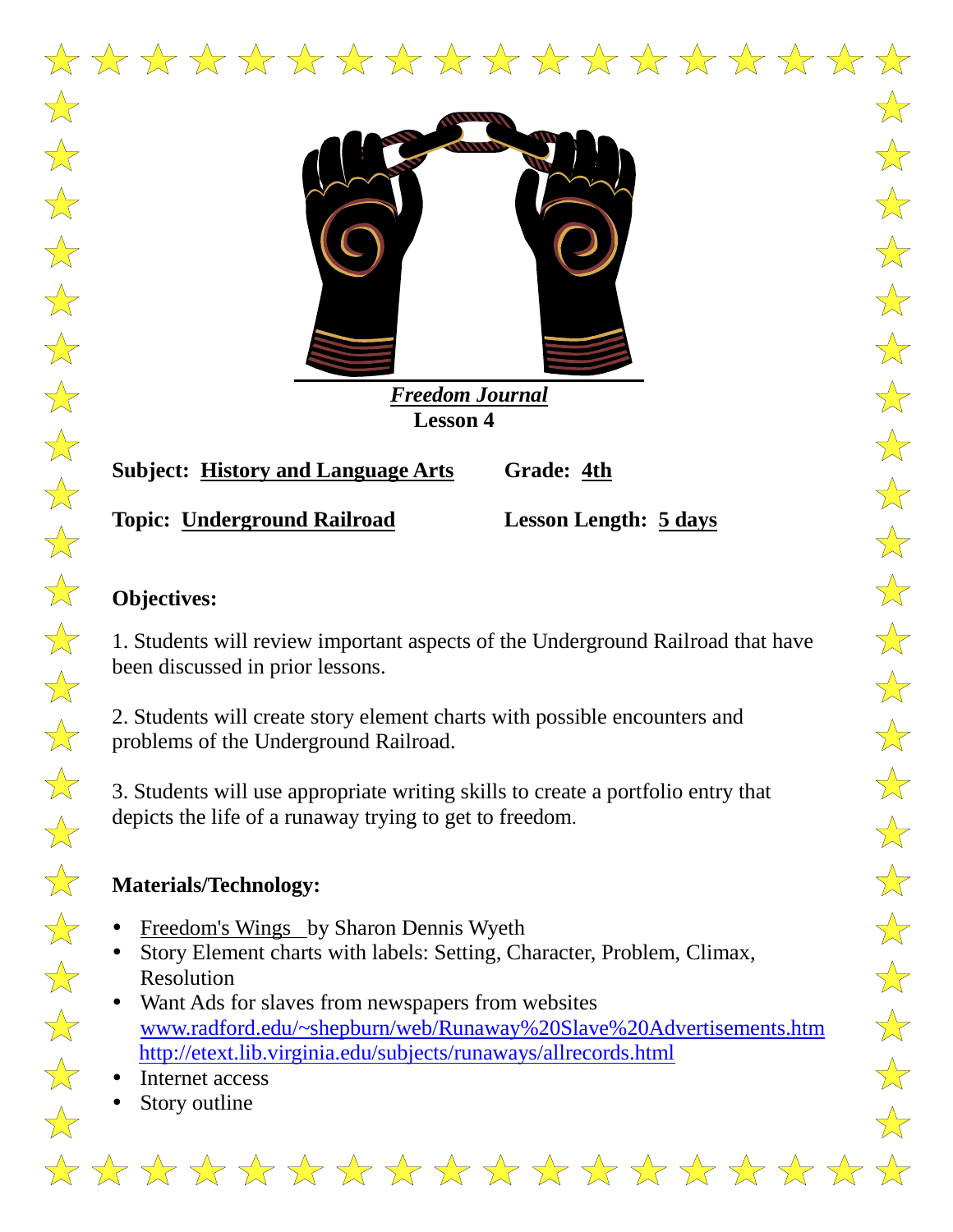

 $\frac{1}{\sqrt{2}}$ 

 $\frac{1}{\sqrt{2}}$ 

 $\frac{1}{\sqrt{2}}$ 

 $\frac{1}{2}$ 

 $\frac{1}{\sqrt{2}}$ 

 $\bigstar$ 

 $\frac{1}{\sqrt{2}}$ 

 $\frac{1}{\sqrt{2}}$ 

 $\frac{1}{\sqrt{2}}$ 

 $\frac{1}{\sqrt{2}}$ 

 $\frac{1}{\sqrt{2}}$ 

 $\frac{1}{\sqrt{2}}$ 

 $\frac{1}{\sqrt{2}}$ 

 $\frac{1}{\sqrt{2}}$ 

 $\frac{1}{\sqrt{2}}$ 

 $\frac{1}{\sqrt{2}}$ 

 $\frac{1}{\sqrt{2}}$ 

 $\frac{1}{\sqrt{2}}$ 

 $\frac{1}{\sqrt{2}}$ 

 $\frac{1}{\sqrt{2}}$ 

 $\frac{1}{\sqrt{2}}$ 

 $\frac{1}{\sqrt{2}}$ 

• Pencil

### **Procedures:**

- **Day 1**-Teacher will finish reading the story Freedom's Wings, and the class will discuss the problems that Corey faced on his journey to freedom and the reason why he ran.
- Teacher will discuss the Fugitive Slave Act of 1850 and explain how want ads were another problem that runaways faced.
- Students will then go to the computer lab and given the opportunity to read and research actual slave ads from two websites.
- Students will pick two characters from their research that interests them. These should be characters that they would like to know more about their adventure north.
- **Day 2**-Back in the classroom, students will then be asked to name the five elements of a story. Teacher will hang up story element charts and review each one briefly.
- Setting- discussion and display of possible story setting using examples from books read.
- Character- discussion and display of possible traits that each character would have to make the journey.
- **Day 3**-Problem- students will brainstorm and display three possible problems that their runaway could encounter. Students can use the book If You Traveled the Underground Railroad and any other books in this unit to help answer any questions that they may still have about the Underground Railroad.
- Climax- students will discuss and display possible ways to solve each problem that their character encounters. This should include conductors, quilts, codes, the river, and any other aspect that has been discussed in the unit.
- Resolution- students will discuss and display possible endings to their story in